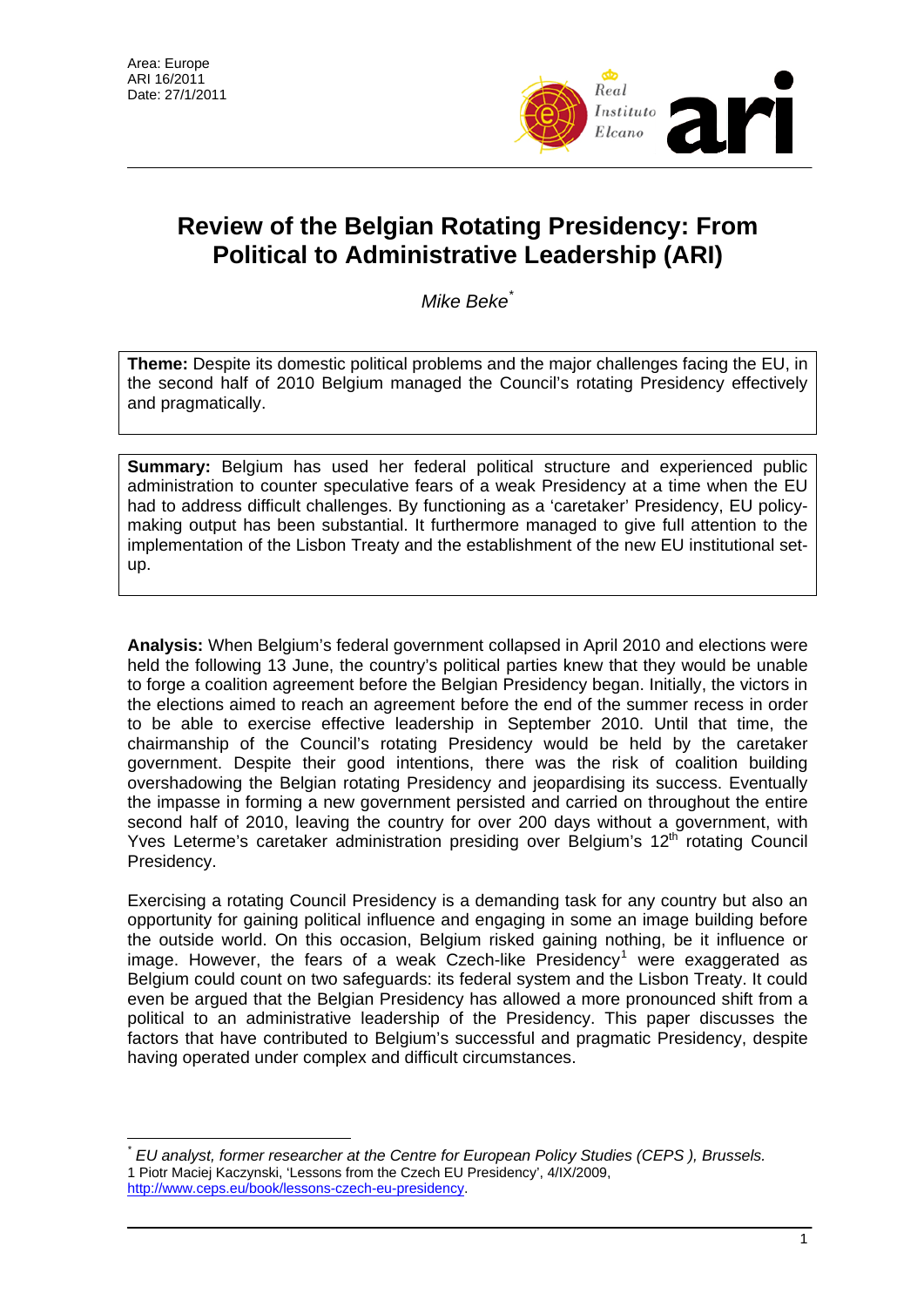

## *Domestic Political Impasse: Risking Image and Influence*

The image of Belgium on both the international and national scenarios has been under pressure. The rotating Presidency provides the country concerned with a high degree of visibility that it usually exploits to carry out country-branding campaigns, such as those promoted by Belgium on this occasion.<sup>[2](#page-1-0)</sup> However, certain events involving high-profile politicians were adversely affected by the political instability, while the caretaker government was voted out in the June 2010 elections. Besides, the cultural campaigns implemented to promote Belgium were counter to public sensitivity due to the current debates on the country's further federalisation. Nevertheless, it was the  $12<sup>th</sup>$  time the Belgians had held the Presidency and the vast experience and success accumulated in previous turns had its advantages. Furthermore, the traditionally pro-EU stance of Belgium's political class had resulted in Belgians holding prominent EU positions<sup>[3](#page-1-1)</sup> and their experience and dedication to the EU contributed to softening the damage done to the country's image.

But the question remained whether dedication and experience would be enough for Belgium to take the effective lead of the Council of Ministers. There were several difficulties that threatened the positive outcome of the Belgian Presidency. First, the caretaker government faced a weakened democratic legitimacy as the elections in June 2010 resulted in the coalition parties losing significant support. Secondly, there was the possibility of the caretaker government being followed by a new government, potentially delaying the EU's decision-making. And, third, the country's efforts were limited by the burden of domestic political energy being focused on forming a new coalition. Despite these start-up challenges, the Presidency can be said to have been a success, measured by its legislative and non-legislative output. Several factors contributed to this, including Belgium's federal structure and the EU's new institutional set-up under the Lisbon Treaty.

### *Belgian Federalism: Continuity in Crisis*

Belgium's federal structure provides for complementary competences between various regional and community governments and the federal government. This means that the collapse of the federal government in April 2010 did not stop the regional and community governments from having a politically legitimised leadership over certain Council formations. The Foreign Affairs Council (FAC) is chaired by the High Representative (HR), Catherine Ashton, and did not include a major political role for the Belgian Presidency. Of the other nine Council formations, in five cases Belgian political leadership was affected because they were expected to be chaired by Federal Ministers. These were:

- General Affairs Council (GAC): Minister of Foreign Affairs (primarily), Minister of Defence and Minister of Development.
- Economic and Financial Affairs Council (ECOFIN): Minister of Finance and Secretary of State for the Budget.
- Justice and Home Affairs Council (JHA): Minister of Justice, Minister of the Interior and Minister for Employment.
- Employment, Social Policy, Health and Consumer Affairs Council (EPSCO): Minister for Employment and Minister of Social Affairs and Public Health.

<span id="page-1-0"></span> $\overline{a}$ 2 The Presidency organised over 800 seminars and cultural events in Belgium and over 80 seminars and cultural events within the EU [\(http://www.eutrio.be\)](http://www.eutrio.be/).

<span id="page-1-1"></span><sup>3</sup> For example: Herman van Rompuy as President of the European Council, Karel de Gucht as Commissioner for Trade and Guy Verhofstadt as leader of ALDE group in the European Parliament.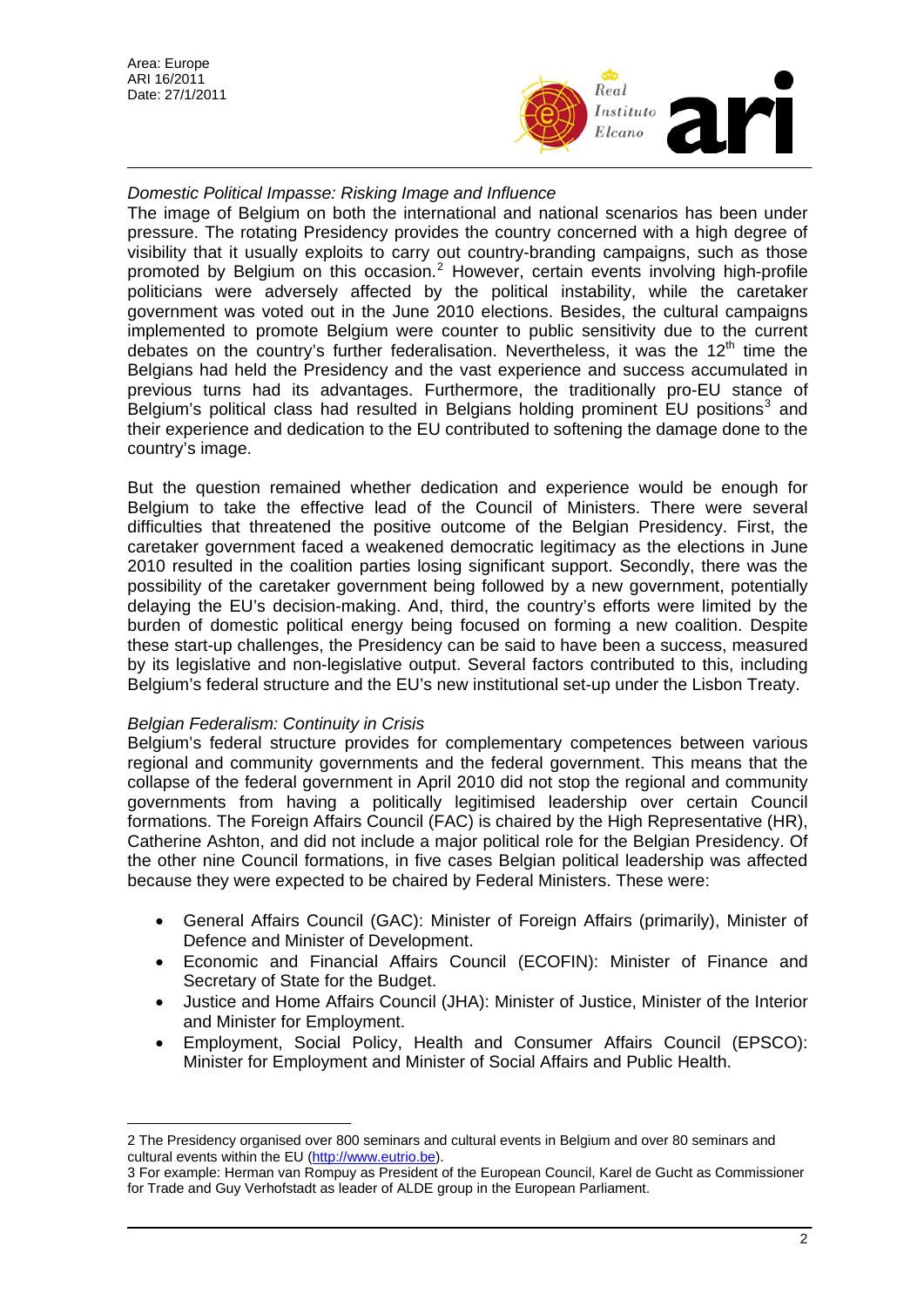

• Transport, Telecommunications and Energy Council (TTE): Minister of Energy, Secretary of State for Mobility and Minister for Enterprises.

The Agriculture and Fisheries Council (AGRI) and the Competition Council (COMPET) were partially affected by the fall of the government. In AGRI, the Federal Minister of Agriculture dropped out, but the regional Flemish Minister-President responsible for fisheries remained. In COMPET, the Federal Minister for Enterprises dropped out, but the Walloon Minister of Economy, the Brussels Minister for Scientific Research and the Tourism Minister of the German-speaking Community stayed. The Council formations for the Environment (ENVI) and Education, Youth and Culture (EYC) remained under the lead of Ministers of the regions and/or communities and were not affected by the fall of the government.

Overall, this meant that most, but not all, Council formations were affected by the fall of the federal government. Belgium's federal structure helped weather to a significant degree the caretaker government's weakened legitimacy. Had it occurred, the negative impact of a mid-term government change on the Presidency's effectiveness would also have been softened by the system. The continuity of the caretaker government averted the risk of new and inexperienced Ministers working on European and international dossiers. Looking at the impact of the Belgian coalition formation on its Presidency, it can be said that it dominated the domestic political debate. At the same time, it allowed the caretaker government to focus more on the Presidency. Nevertheless, the uncertainty of Belgium's future set the tone in the international media, resulting in the financial markets fearing a potential split in the country. Since the restoration of trust in the Eurozone economies is high on the EU agenda, the Presidency was confronted with the task of advocating the stability of the Belgian economy. But as the caretaker government did not have the first hand in forming the coalition, its role in rationalising speculations was limited. This role was reserved for the two main negotiating parties.<sup>[4](#page-2-0)</sup> A caretaker with less political leverage was therefore bound to rely to a greater extent on its public administration.

Also, the EU's new institutional set-up after the Lisbon Treaty contributed to a more pragmatic focus of the Presidency. It could be argued that the new set-up has detracted political leadership from the rotating Presidency. Besides, in Belgium's case, it has also helped avoid a gridlock in EU decision-making.

### *The Lisbon Treaty: Towards a Lower-Profile Rotating Presidency*

A weak political leadership in a rotating Presidency will be partially compensated by the Council's new institutional set-up following the Lisbon Treaty. Several actors contribute to this: the High Representative for Foreign Affairs and Security Policy, the President of the European Council, the trio-Presidency, the Council's General Secretariat and COREPER. Together they help to prevent a gridlock in decision-making and generate substantial output.

The Lisbon Treaty provides for the HR to chair the FAC (Art. 18 (3) TEU). Also, the creation of the permanent European Council President removes any special role for the Prime Minister of the country holding the rotating Presidency. The GAC now has the task of preparing the agendas for the European Council meetings in cooperation with its

<span id="page-2-0"></span> $\overline{a}$ 4 The Flemish National Party (NV-A) and the Walloon Socialist Party (PS) are the two main parties in the coalition talks. NV-A President Bart de Wever repeated several times to the international media that his party aims for incremental steps towards a more confederal system. A sudden split of the country is not part of their strategy.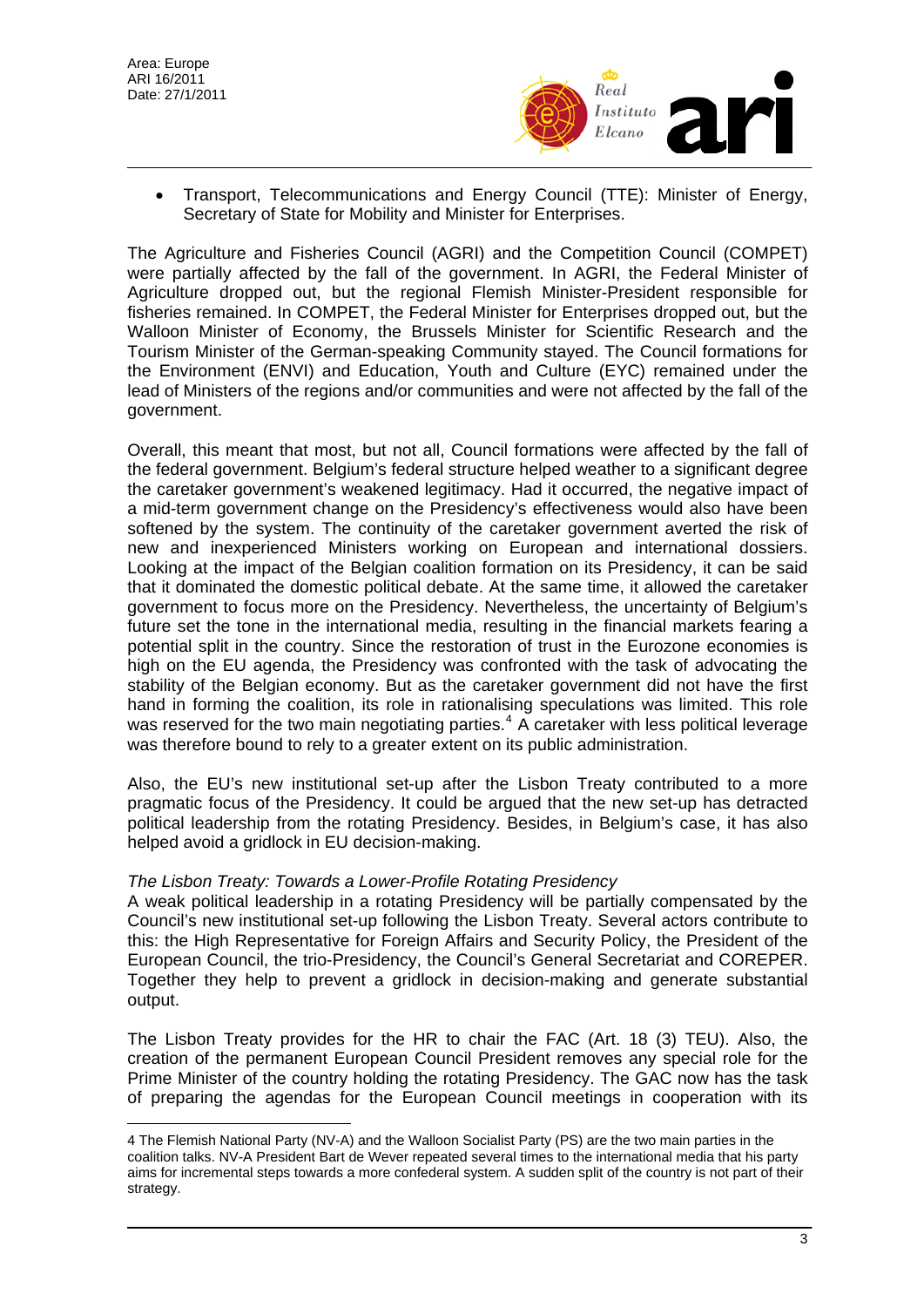Area: Europe ARI 16/2011 Date: 27/1/2011



permanent President (Art. 15(6b)) TEU). Under this provision, the rotating Presidency and the permanent President work closely together. This could mean that, in the event of the rotating Presidency being weakened by national political problems, the permanent President can take a stronger role in preparing European Council meetings and overseeing the GAC.

In the Belgian case, the European Council's permanent President was on close terms with the rotating Presidency since he was the country's former Prime Minister. In the long run, this is likely to strengthen Herman van Rompuy's position at the European level vis-à-vis other actors, especially the Council's rotating Presidency. The particular situation where a former Belgian Prime Minister has numerous informal contacts with sectoral Ministers of the rotating Presidency gives rise to an opportunity for political supervision by the permanent President of the European Council. The sustainability of his position will be tested in 2011.

### *Ending a Period of Lisbon Treaty Transition*

While the Lisbon Treaty introduced provisions to guarantee the consistency of the Council's work, it also introduced uncertainty for the rotating Presidency. Spain, which held the first Presidency under the Lisbon Treaty, had to confront the ambiguities of the new institutional set-up. Its programme gave priority to the implementation of the new Treaty, but domestic political problems took up most of its energies. The economic crisis hit the country hard and rising unemployment required the immediate attention of Spain's Prime Minister, José Luis Rodríguez Zapatero. Additionally, the Greek crisis spilled over to other Eurozone members, in particular to Spain, Portugal and Ireland. This increased the need for immediate coordination at the European level, an opportunity for Herman van Rompuy to take action. He launched a task force of EU Finance Ministers with the aim of achieving more effective economic coordination. Given the results, the permanent President seems to have used this initiative to tap into the work of the Council, a sign of institutional overseeing. While Spain could have considered that this was against its interests, there is no reason to doubt that the Belgians have had a different view of the role the European Council President should play.

Besides strengthening the position of the European Council's permanent President, the Belgians also aimed to remove doubts about who is responsible for external relations. In an interview with the *EU Observer* (20/V/2010), the Belgian EU Ambassador, Jean De Ruyt said: 'Our ambition is to make sure that the working Presidency no longer has anything to do with external relations by the end of the term'. While the Spanish Presidency questioned the role of the HR, especially regarding relations between the EU and former colonies, Belgium made it a top priority to overcome any ambiguity on the EU's external representation and to support the HR in the challenging task of creating the External Action Service.

By prioritising the implementation of the Lisbon Treaty, the Belgian Presidency attempted to end the transitional period of the new institutional set-up. This included the termination of political responsibility for the Union's external action by the rotating Presidency. The effect of the Belgian efforts to crystallise the post-Lisbon Treaty institutional set-up should become more evident over time. For the Hungarian Presidency (in the first half of 2011) a similar focus on a more administrative leadership can be expected, as opposed to taking a strong politically-driven lead. However, the Polish Presidency in the second half of 2011 might exercise a stronger political approach and challenge the role of the European Council's permanent President and of the High Representative.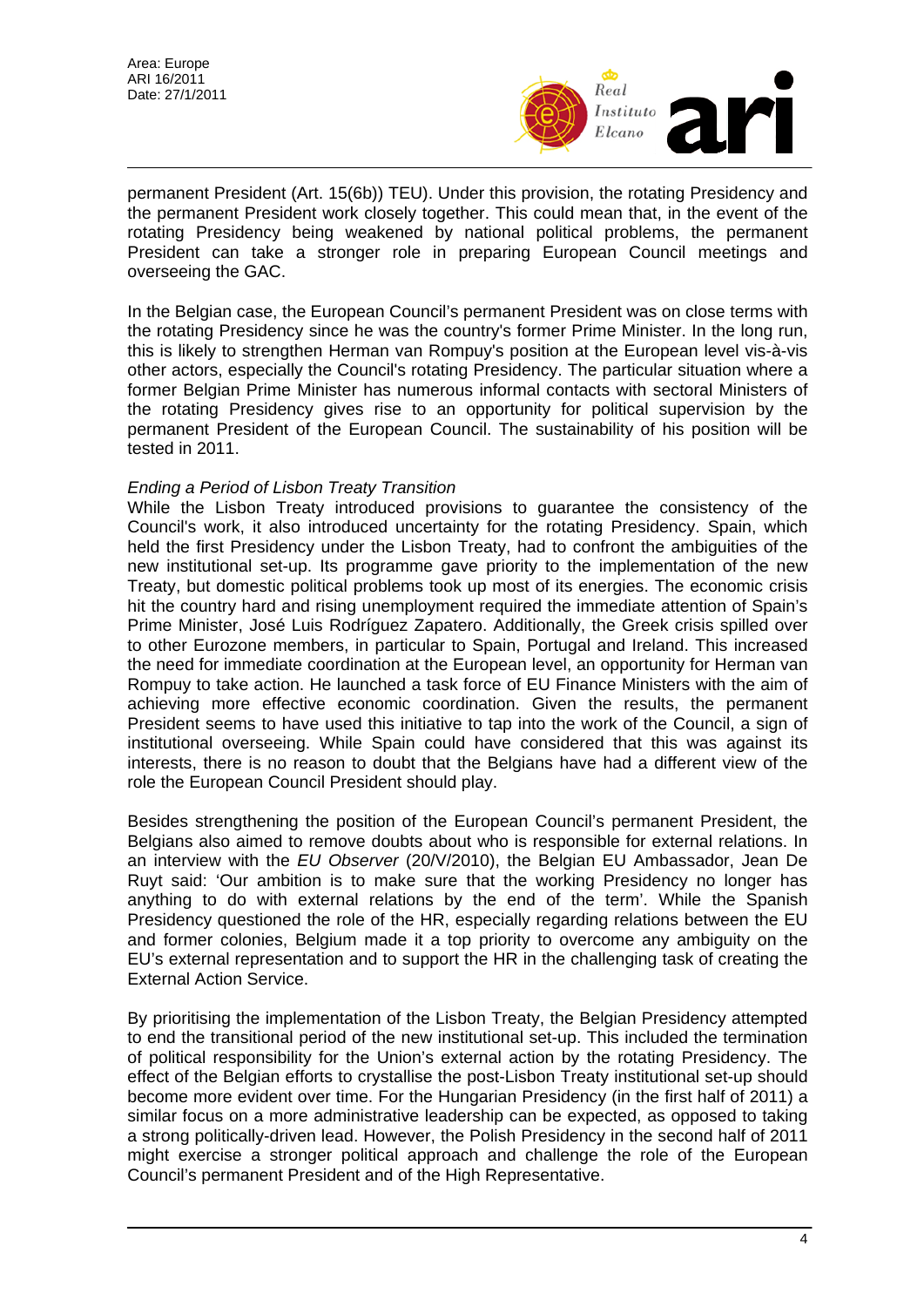

### *Other Affairs*

The challenges faced by the Belgian Presidency and the factors contributing to an effective administrative leadership of the Council formations have passed muster. The Belgian intention of ending the Lisbon Treaty's transitional period has also been discussed. Whether they have managed to do so will be seen in the longer term and the upcoming year will prove crucial in this. For now, the Belgian Presidency will be judged mainly on its tangible output, several highlights of which are described in the following sections.

# *General and External Affairs*

'It's spectacular' said Olivier Chastel, the Belgian Secretary of State for European Affairs, about the agreement on the European Citizens' Initiative (*EU Observer*, 16/XII/2010). This mechanism of participatory democracy became a reality during the Belgian Presidency. The transnational initiative is the first of its kind in which the EU's citizens can participate directly in policy making. The tool still needs to be developed, but it is expected to prove useful for the European Parliament (EP) to mobilise its constituents to ask the European Commission to come forward with a legislative proposal. The creation of the European Citizens' Initiative was part of the Lisbon Treaty and was therefore high on the Presidency's agenda. However, no prior agreement in the Council was evident.

As mentioned above, Belgium aimed to facilitate to the fullest the development of the European External Action Service (EEAS). While the initial steps for the creation of the EEAS were made during the Spanish Presidency, Belgium managed to finalise an agreement on staffing and financing, allowing the HR Ashton to start building her executive team.

Enlargement was also dealt with during the Presidency. Accession talks were opened with Iceland and significant progress was made with Croatia. Belgium's support for Serbia's candidacy put pressure on the Dutch political position, while Montenegro was granted candidate status at the EU leaders' summit on 16-17 December. A disappointing aspect of the Presidency was the failure to make progress with the negotiations for the accession of Turkey.

In Trade, the Presidency took an important step by granting Pakistan commercial concessions following the destructive floods. Despite the concerns voiced by Italy's car industry, the EU also signed a free-trade agreement with South-Korea.

### *Competitiveness and Economic and Financial Affairs*

A significant agreement was reached on the financial supervision package, creating four new supervisory bodies: the European Systemic Risk Board (ESRB), focusing on macroprudential supervision; the European Banking Authority; the European Securities and Markets Authority; and the European Insurance and Occupational Pensions Authority (the latter three all European Supervisory Authorities, or ESAs). The involvement of the EP in achieving this agreement was a priority for the Belgian Presidency, stressing its interest in allowing the Parliament to establish its own position in the post-Lisbon Treaty institutional set-up.

Throughout the Belgian Presidency, the debate on strengthening economic governance focused on the Economic and Financial Affairs Council. In cooperation with Herman van Rompuy's informal task-force, the Council managed to push through the debate on budgetary discipline, growth and macroeconomic stability. While the division of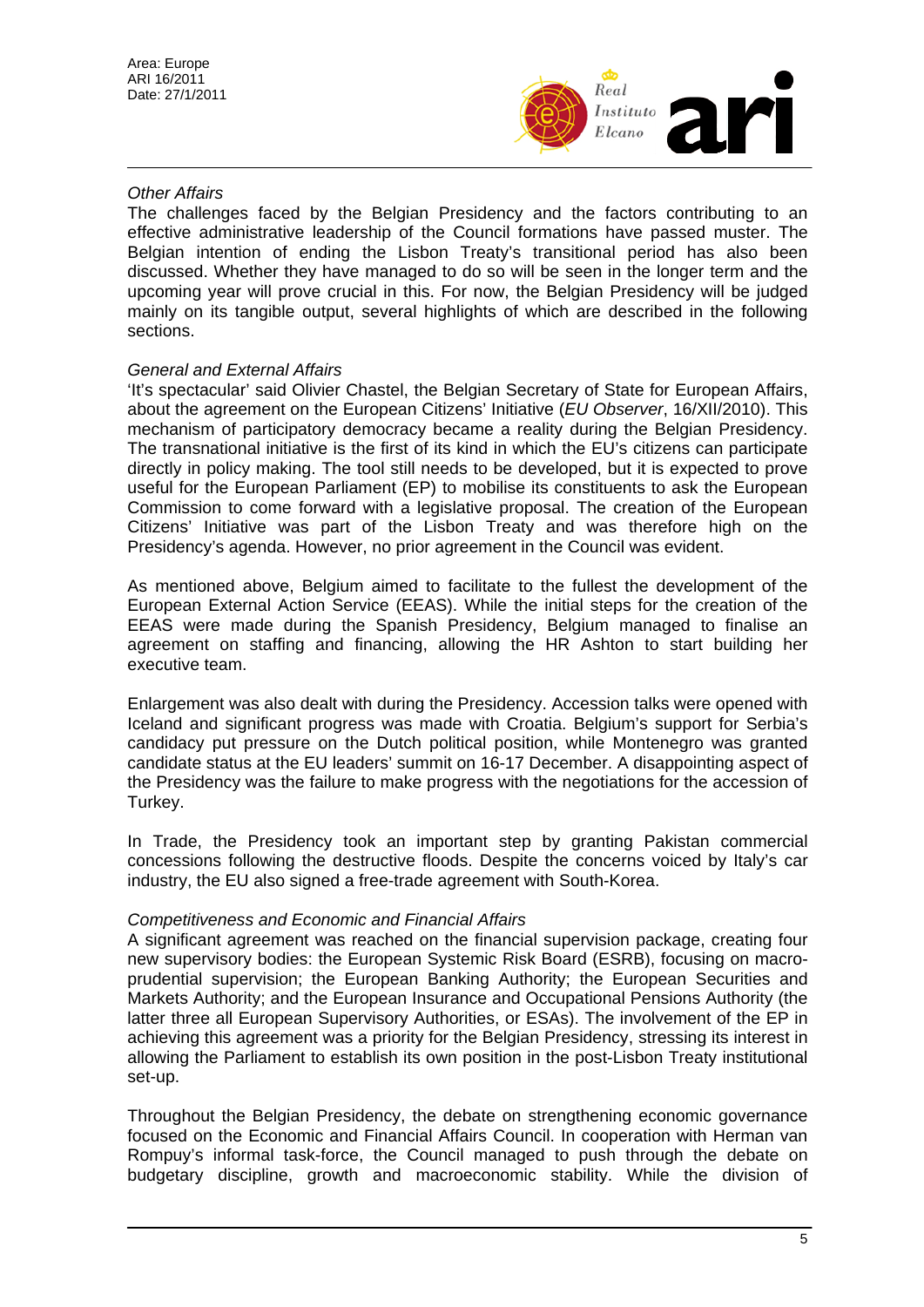

competences between the informal task-force and the formal ECOFIN Council were sometimes ambiguous and the cause of conflict, the Belgian Presidency managed to successfully cooperate with the European Council's permanent President. This resulted in the creation of a crisis resolution system whose aim was to safeguard the stability of the Euro.

The third important step taken by the Council was the budget for 2011. Halfway through the Belgian Presidency the budget appeared to be blocked when the EP demanded a 6.2% increase and the Council failed to come to an agreement. Finally, the EP agreed to a 2.9% increase in exchange for pledges of the upcoming Presidencies to involve the Parliament in the negotiations over the next multi-annual framework. The Hungarian Ambassador to the EU, Peter Gyorkos, responded in relief: 'For us it could be a very heavy heritage' (*EU Observer*, 15/XII/2010).

The Competition Council mainly focused on the EU 2020 strategy and, within it, on activating the Monti Report. The report addressed the question of how to empower the single market as a cornerstone of European integration and sustainable growth. Reaching sustainable growth is clearly an objective of the EU 2020 strategy. During the Belgian Presidency the Council adopted a two-year plan regarding the Commission's Single Market Act, launching 50 initiatives aimed at completing the EU internal market. The Council invited the Commission to set up priority measures to be put in place before 2012 and to continue examining the Single Market Act.

Another important achievement of the Belgian Presidency was the breakthrough in the EU patent dossier, that aims to establish a single patent for the entire Union. Towards the end of the Presidency's term, an enhanced cooperation procedure was launched to allow nine or more EU Members to request the European Commission to start preparing a proposal for an EU-wide patent system. The Belgian Minister of the Economy, Vincent van Quickenborne, failed to obtain unanimous approval but garnered the support of 23 Member States. Spain and Italy were strongly opposed to the agreement based on 'language discrimination'. Finally, a joint request by 11 Member States was issued, which the Commission presented to the Council and the EP. This breakthrough in the EU patent dossier is significant and a great success for the Belgian Presidency.

### *Environment and Health*

A highly sensitive debate was held on the revision of the Eurovignette Directive. The revision was aimed at developing a transport pricing system to cover, besides costs of maintaining and building infrastructure, the negative costs of freight transportation, ie, pollution and noise. As environmental NGOs were in opposition to the transport lobby, the EU's institutions struggled to reach a compromise on the revision. The Belgian Presidency managed to adopt a compromise proposal allowing –for the first time under EU legislation– environmental charging.

Another success of the Belgian Presidency was the compromise on cross-border healthcare. The difficult compromise was achieved at the ambassadorial COREPER level and paved the way for a Directive to be in force as early as 2013. The Cross-border Health Directive aims to allow retired people, people with rare diseases and people living in border areas to receive the best medical care possible.